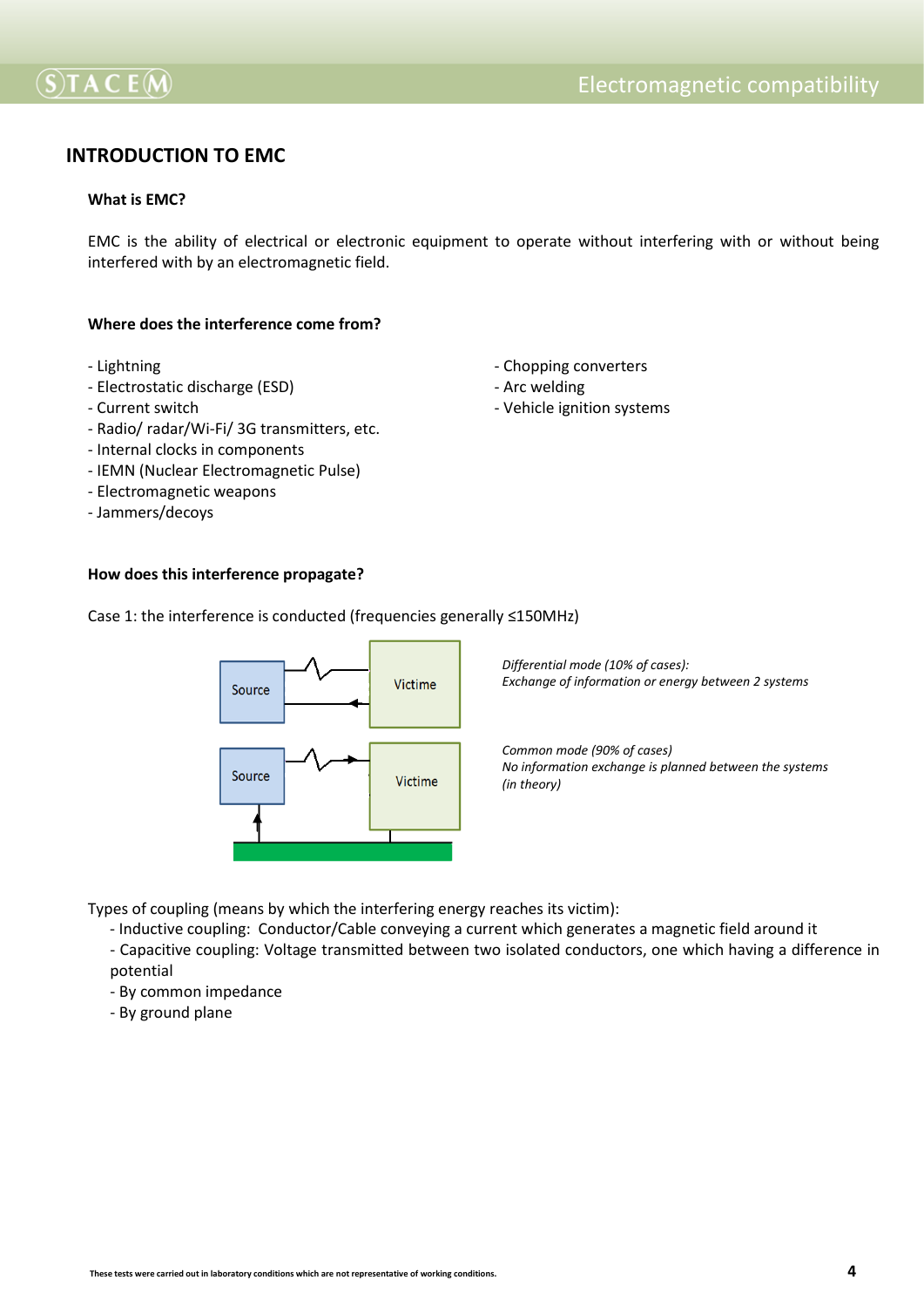# Case 2: radiated interference (frequencies generally ≥150MHz)



Couplings:

- Radiated interference is conveyed through the air and is eventually conducted!

# **Definition of shielding effectiveness**

It is the attenuation of the electromagnetic field (in dB) transmitted in shielded equipment as compared with the same equipment that does not have shielding.

It is defined by the expression:

EB (dB) = 20 log Electric field measured without shielding  $(V/m)$ Electric field measured with shielding (V/m)

EB (dB) = 20 log Electric field measured without shielding (I/m) Electric field measured with shielding (I/m)

Shielding effectiveness depends on the source and the distance between the source and the receiver, on the field frequency, on the presence or absence of openings, on the conductivity and permeability of the materials serving as shielding.